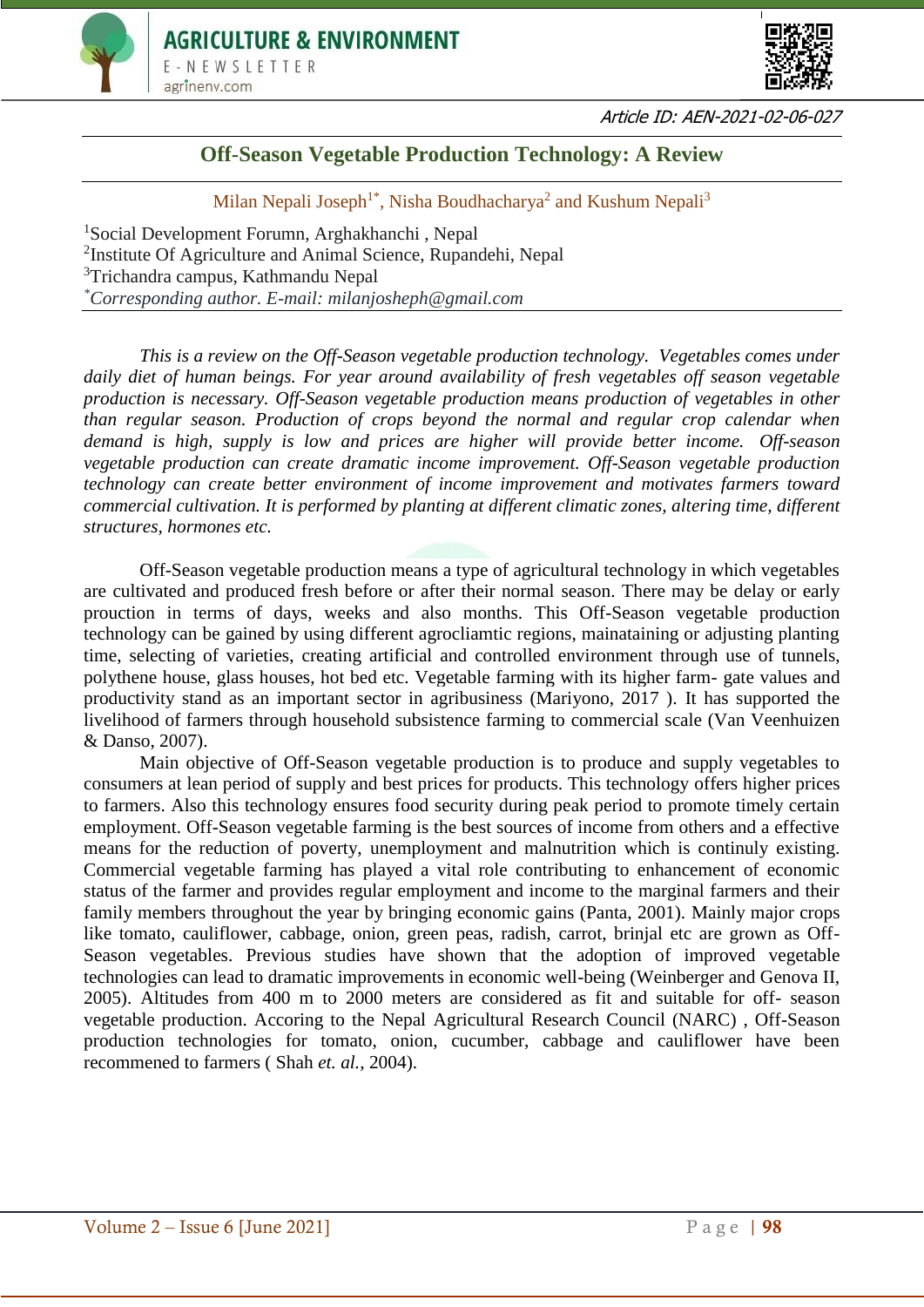



# **Types / Techniques Of Off-Season vegetable production**

# **1. Adjusting Planting Time**

Some vegetables can be grown by altering the time of cultivation. e.g cucurbitaceous crops can be grown 2 months earlier in warmer region.

# **2. Using Different Agroclimatic Region**

Many countries like Nepal have diverse range of climate and geographical variation. Through the utilisation of these variation ( micro cliamtes) same vegetable can be grown as seasonal in one place and Off-Seasonal in another place within same country .

# **3. Selection of Varieties:**

Many of hybrid varieties of vegetables are widely used for producing vegetables in early, late season. Use of these varieties has create the longer availabilty of vegetables production and year around production.

# **4. Creating controlled Environment**

Main challenge for producing off season vegetable production is temperature , so to mainatain temperature different types of structures are used :

#### **4.1 Plastic Tunnel**

It is easiet, cheaper method of controlling environment small greenhouse-like structre, covering the plants along the row with the help of polythene sheet.It helps for early growth of plant by increasing temperature , also it provides protection from frost , rain etc Seed bed are raised about 1m width and also bamboo stakes are bent over it giving semicircular shape and polthene are tied over the structure.Generally this is practiced for raising seedling for summer time in winter season. The low cost plastic tunnels can be used to protect the crops from excessive rainfall and provide the favorable environment for the production of better quality crops over the period of time (http://www.icimod.org).e.g research workers (Popescu *et al*., 1984; Gnatyuk *et al*., 1987; Borrelli, 1983; Haupt, 1986; Buitelaar, 1987) also reported earliness in maturity, better quality and higher yield in various cultivars of tomato grown for protected culture.

# **4.2 Polythene House**

Polythene house can be prepared in various sizes according to our requirement through the use of polythene sheets, bamboo stakes or galvanised iron pipes. In this type of structure mainly tall growing plants like cucurbits, tomatoes are grown.Many small and marginal farmers in hills are involving in the off-season plastic house tomato production (Chapagain et al 2011).

# **4.3 Glass House / Green House**

A greenhouse is a structure with walls and roof made of transparent material, such as glass or plastic, in which plants requiring regulated climatic conditions are grown (Smitha et al., 2016). In simple it is type of structure specially designed for vegetable prouction, protection of Off-Season plants against cold or heat.Glass house is provided with the facility to manage temperature, humidity, soil moisture , light etc as per requirement of plants. It is expensive , prouction and yield in this structure is excellent quality. Greenhouse crop farming has the advantage of offering year-round production of crops, crop protection, increased yields, vegetable production in limited land sizes and superior quality product (Wachira et al., 2014; Nordey et al., 2017).

# **4.4 Hot Bed**

Hot bed is a pile of organic manure which provides heat due to the metabolism of microorganisms. The principle on which the hot bed works is that fresh manure (cow dung/sheep yard manure and poultry manure) ready for fermentation generates heat which is actually utilized to quick the germination by providing suitable conditions for germination and faster growth of the seedlings which result in early maturity of the crop (Singh., 2012). It is practiced in cool seasons.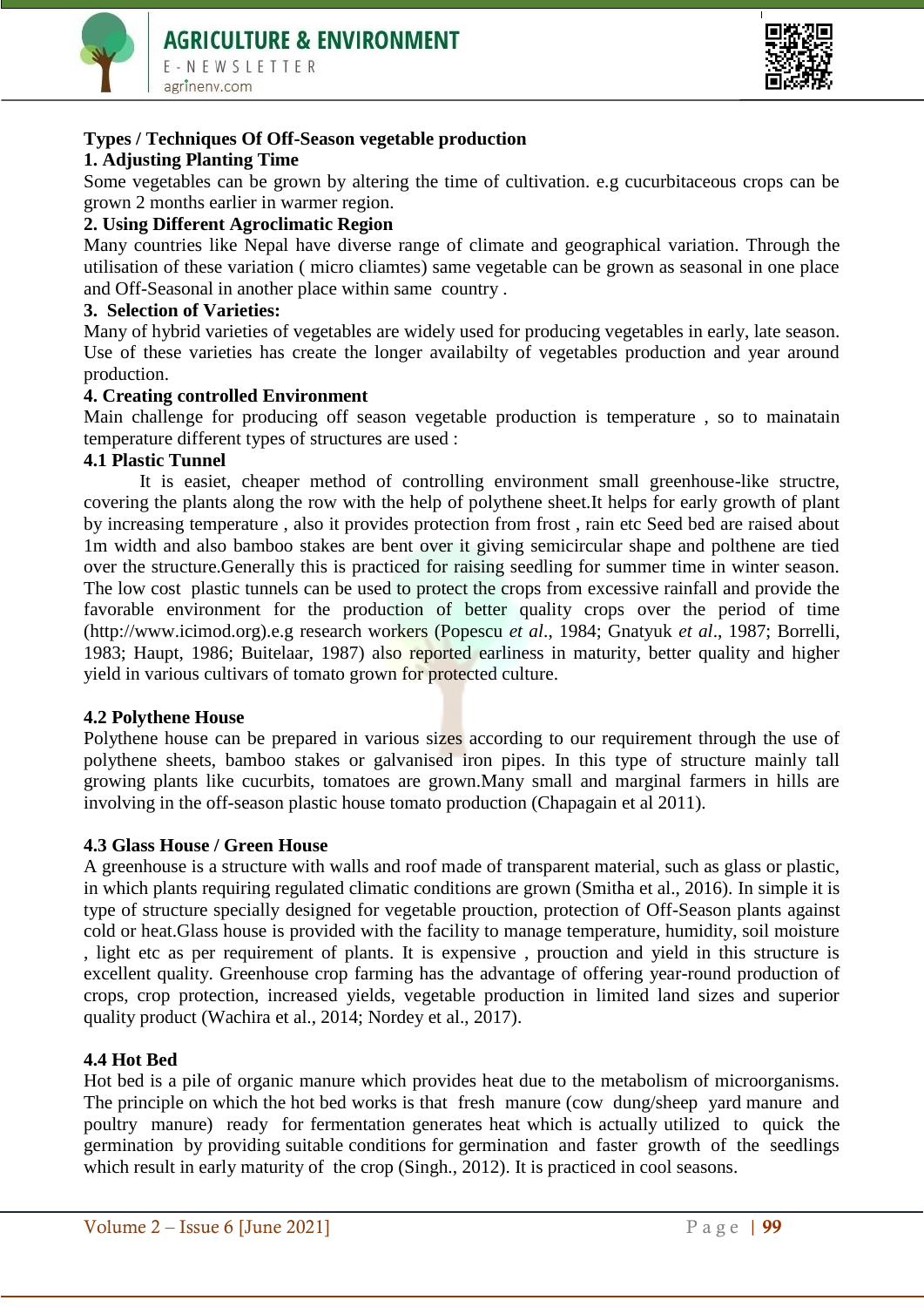



Beside these structures cold frame, plastic mulching, hormones, polypots ,thatches ,net house etc also can be used.

# **Advantages & Benefits of Off- Season Vegetable Production**

- Off-Season vegetable helps famer to get higher prices for their products.
- Consumers can have fresh products throughout the whole year even in Off-Season also.
- If production will be qualitative and massive then there is chance of exports in foreign countries , providing year around employment opportunity and high earning.
- Farmers can built their knowlege, learn ideas and specific techniques , develop confidence so that they can start this technology in commercial scale.
- This technology may be suitable to small, marginalised , subsistence and commercial farmers.
- It also encourages farmers to make Off-Season vegetable production as their main profession, properly utilizes the farm and land.
- It helps to ensure food scarcity.
- Profit from Off-Season planting per unit cultivation is high.
- Seed production is suitable through this technology.

Although Off season vegetable production technology is best and provides higher prices of each product but requirement of technical knowledge, higher cost of production, riskier business all the farmers are not ready to adopt it.

#### **Conclusion:**

As per RDA- recommended dietary allowance which includes 375 gram vegetable for an adult daily ( 125g leafy vegetables, 125 g root and tuber , 75g legumes and 50g fruits vegetables). In order to meet the balance diet seasonal vegetables only are not enough , Off-Season vegetable production is necessary which provides year around fresh vegetables. Also there is great scope of Off-Seasonal products in international market which helps farmers to get best prices for their products ,raise life , economic standard and also provides employment opportunity. Farmers must adopt this technology in small or large amount for their upliftment, better value for their product. This is only a possible way to meet the vegetable demand and also ensure food security. Government of each countries must prioritise on Off-Season vegetable production technology, launch programs to promote it. In near future demand of vegetables will be double from now to fulfill that deman, live a happy, sound and healthy life also Off-Season vegetable production technology is essential. Further more research, prioritisation, awareness, motivation, ensuring of availabilty of materials, resources, provision of fund should be provided in the field of Off-Season production from related and respective authorities.

# **References**

- Asongwe, G. A., Yerima, B. P., & Tening, A. S. (2014). Vegetable production and the livelihood of farmers in Bamenda Municipality, Cameroon. *International Journal of Current Microbiology abd Applied Science,*3(12): 682-700.
- Borrelli, A. (1983). The adaptation of some cultivars of table tomatoes of green house culture. *Culture Protette*, 12: 31-36.
- Buitelaar, K. (1986). Better varieties of cherry tomatoes. *Goenten Fruit*, 42: 30-32.
- Chapagain, T.R ., Khatri, B.B .,& Mandal, J.L. (2011). Performance of tomato varieties during rainy season under plastic house condition. *Nepal Journal of Science and Technology*,12
- Gautam, D.M .(2012). Commercialization in Agriculture: Prospects, Challenges andStrategies.*Nepal Horticulture Society*, Kathmandu, Nepal, Nepalese Horticulture.Vol. 7: 27-32.